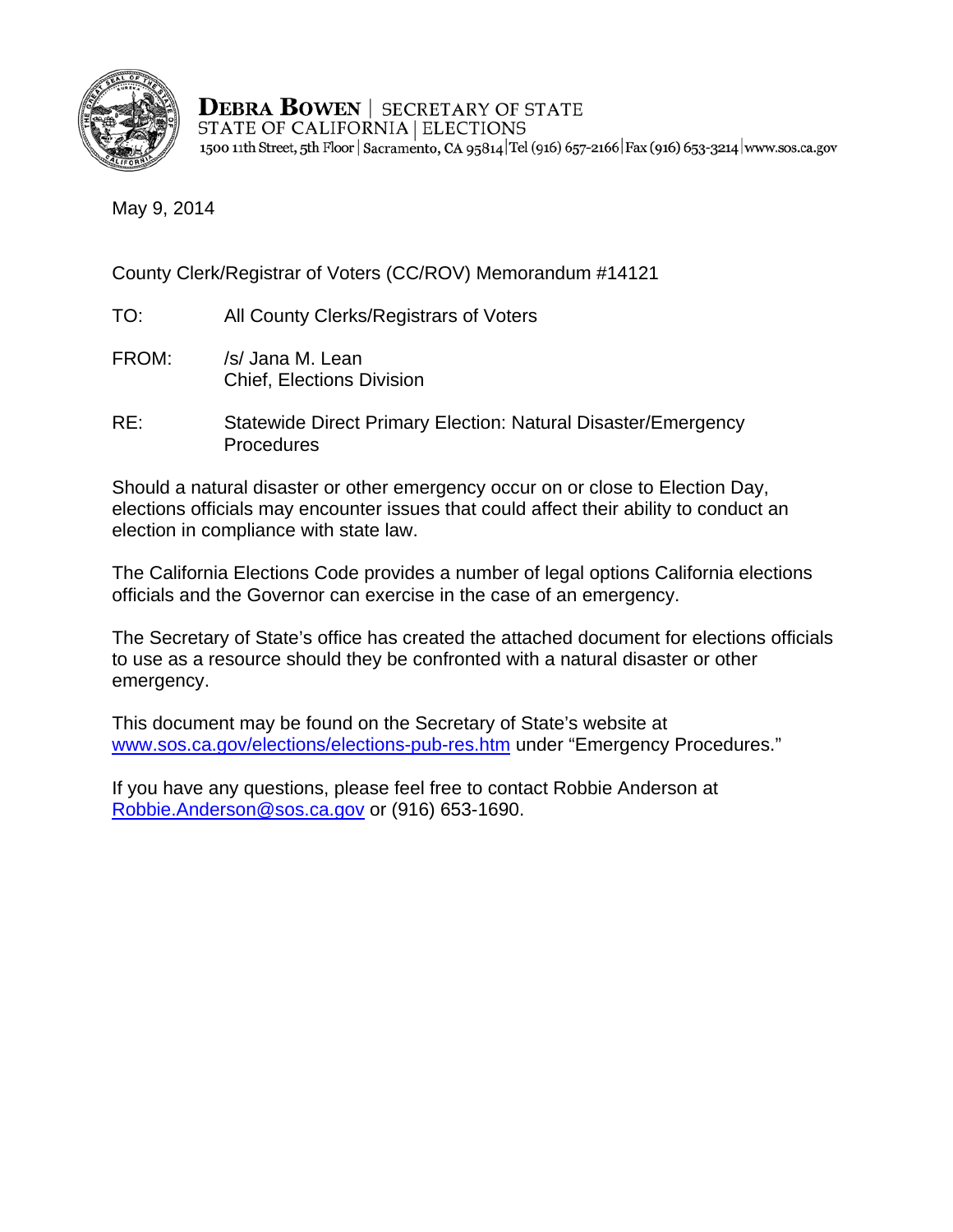

**DEBRA BOWEN** SECRETARY OF STATE STATE OF CALIFORNIA | ELECTIONS 1500 11th Street, 5th Floor | Sacramento, CA 95814 Tel (916) 657-2166 | Fax (916) 653-3214 | www.sos.ca.gov

#### **Emergency Situations That May Affect The Conduct of Elections in California – May 2014**

In the event of a natural disaster or other emergency that may affect the ability to conduct an election in compliance with state law, there are legal options California elections officials and the Governor can exercise.

The following information does not replace any existing emergency or disaster plans already established by the State and county elections officials. Rather, it is a menu of election-related actions that can be taken depending on the circumstances of a particular natural disaster or other emergency. In any emergency situation, it is vital that the Governor, the Secretary of State, the Legislature, local elections officials, and the public communicate clearly and frequently.

# **A. Actions Permitted Under Existing Law**

The California Elections Code gives local elections officials and voters some flexibility should an issue arise shortly before or on Election Day.

- Any vote-by-mail voter may vote in person at the county elections office on or before the close of the polls on Election Day. (Elections Code § 3018(a))
- Elections officials may set up satellite voting locations with 14 days notice or, in the case of a declared emergency or disaster in a county, 48 hours notice. A waiver of this law would be required if a satellite voting location has to be established less than 48 hours before the start of Election Day voting. (Elections Code § 3018(b))
- **Elections officials may designate a replacement polling place as late as on** Election Day. The new polling place must be as close as possible to the original polling place, and a notice must be posted at the original polling place directing voters to the new location. If there is sufficient time, the elections official must also mail a notice to affected voters. (Elections Code § 12281)
- **Elections officials may create a new polling place in any contiguous** precinct if one cannot be created within a specific precinct. (Elections Code § 12327)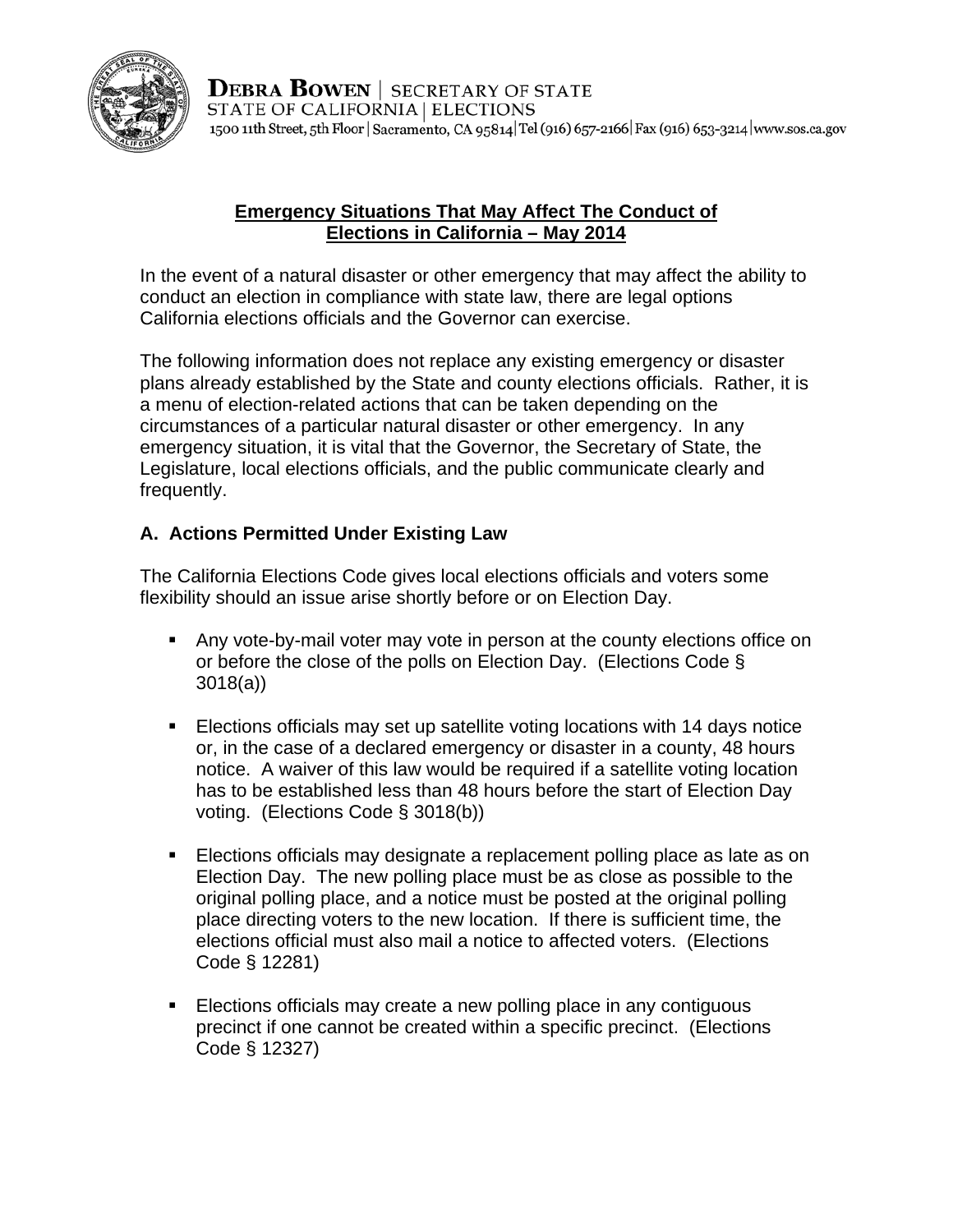Emergency Situations That May Affect The Conduct of Elections in California May 9, 2014 Page 2

- If one or more poll workers do not show up for work at the opening of the polls on Election Day, voters who are present at the polling place, and any members of the precinct board who are present, may appoint a voter to fill any vacancy. (Elections Code § 12313)
- A precinct inspector may appoint a voter to replace any poll worker who cannot perform his or her duties on Election Day. (Elections Code § 12314)
- A majority of the remaining poll workers may appoint a substitute if a precinct inspector cannot perform his or her duties on Election Day. (Elections Code § 12315)
- **If there are not enough ballots at a polling place, each county has** alternative voting procedures that have been approved by the Secretary of State. (Elections Code § 14299) These procedures may be found on the Secretary of State's website at [www.sos.ca.gov/elections/ccrov/pdf/2014/may/14123jl.pdf.](http://www.sos.ca.gov/elections/ccrov/pdf/2014/may/14123jl.pdf)
- Existing laws require the county elections official to begin processing voted ballots and deliver those ballots to receiving centers as soon as possible after the polls close. Should some event cause a delay in the processing and return of voted ballots, Elections Code section 15213 allows the elections official to direct that the ballots be counted at the precinct. If the ballots are to be counted at the precinct, the procedures are set forth in Elections Code sections 15270 through 15281.

## **B. Actions Not Permitted Under Current Law**

Under Government Code § 8571, the Governor has the authority to declare a state of emergency and issue an executive order waiving or suspending certain laws.

Government Code § 8567 authorizes the Governor during a declared state of emergency to make, amend, and rescind orders and regulations that have the force of law necessary to carry out a State Emergency Plan.

Following are the most likely election scenarios during an emergency or disaster, and the laws the Governor may wish to waive or suspend.

## **1. Extend Voting Times and Accept Ballots After the Deadline**

If a polling place must be moved using existing law, voting hours may be need to be extended, which would require either a gubernatorial executive order or a court order.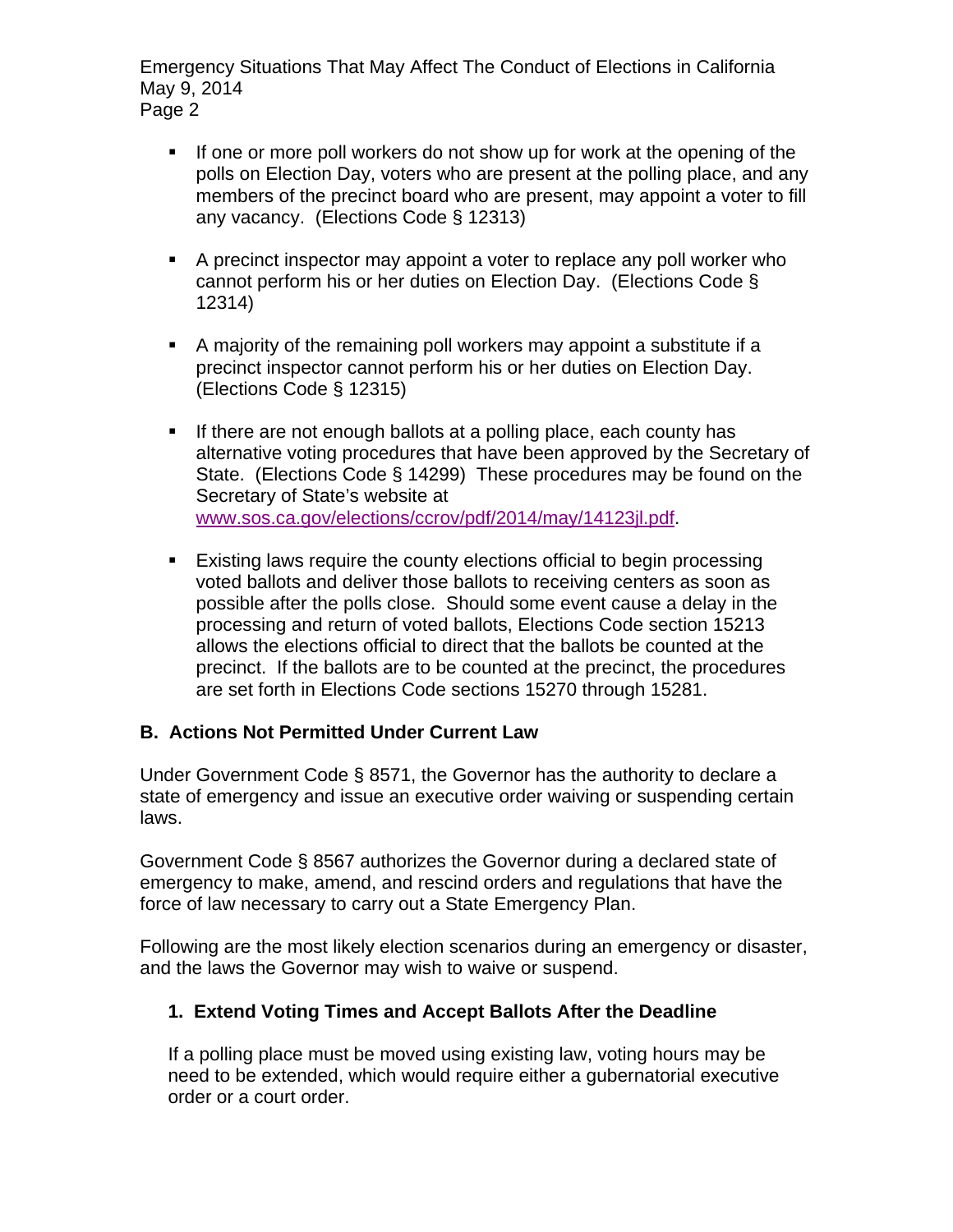If voting hours are extended by a court order, Elections Code § 14402.5 requires that all votes after 8:00 p.m. be cast on provisional ballots. If there is a statewide court order, the Governor may waive the provisional ballot requirement for votes cast after 8:00 p.m.

If the Governor wants to extend voting hours or accept vote-by-mail ballots beyond 8:00 p.m. on Election Day without a court order, the following laws may need to be waived or suspended.

- Elections Code § 14212 requires polls to be open from 7:00 a.m. to 8:00 p.m. on Election Day.
- Elections Code § 14213 requires the precinct board to proclaim aloud that the polls are open before receiving any ballots.
- Elections Code § 14401 requires the precinct board to proclaim aloud that the polls are closing before closing them. When making the proclamation, anyone in line waiting to vote must be allowed to vote.
- Elections Code § 14402.5 requires that, if voting hours are extended by a court order, all votes after 8:00 p.m. be cast on provisional ballots.
- Elections Code § 3017(a) and (d) and Elections Code § 3020 require all vote-by-mail ballots to be received before the close of the polls on Election Day.

## **2. Permit Out-of-County Voting**

If the Governor wants to allow voters to return vote-by-mail ballots or to cast ballots outside of the county where they are registered to vote, the following laws may need to be waived or suspended.

- Elections Code § 3017(a) and 3018 require a voted vote-by-mail ballot to be returned to any polling location, elections office, or satellite location within the county where the voter is registered to vote.
- Elections Code § 3020 requires county elections officials to receive vote-by-mail ballots by the time the polls close on Election Day.
- Elections Code § 14279 allows a voter to apply for and receive a ballot only in that voter's precinct. Elections Code § 14311 provides an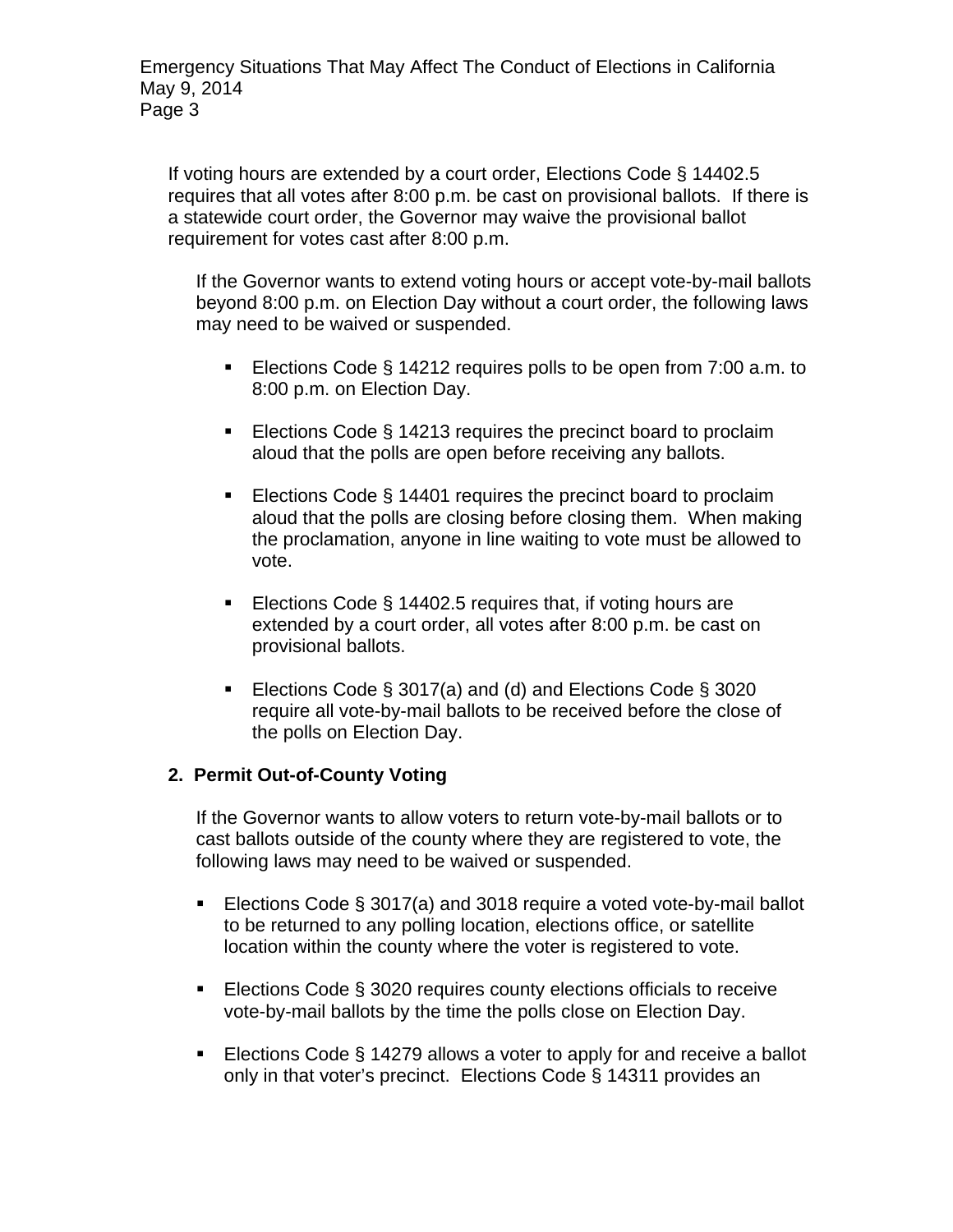Emergency Situations That May Affect The Conduct of Elections in California May 9, 2014 Page 4

> exception to this law to allow a voter to apply for a provisional ballot outside the home precinct but within the home county.

■ Elections Code § 14310 sets the rules for provisional voting and handling of those ballots.

#### **3. Require the Election to be Conducted Entirely by Mail**

If the Governor wants to eliminate polling places altogether and conduct the entire election by mail, the following laws would need to be amended by the Legislature.

■ Elections Code § 4000 provides conditions for conducting an all-mailballot local, special, or consolidated election. This section does not apply to statewide elections, so legislative action would be required.

Elections Code § 4100 through 4108 provide the procedures for conducting an all-vote-by-mail election. These sections can be used as a model to establish a statewide all-vote-by-mail election.

■ Elections Code § 1500 sets election dates for all-mail-ballot elections.

#### **4. Cancel and Reschedule the Election**

In the case of emergency or disaster, Government Code § 8571 gives the Governor has the power to cancel and reschedule an election.

To reschedule an election, the Governor would need to waive Elections Code § 12000 and establish a new election date.

Elections Code § 15101 permits elections officials to begin processing voteby-mail ballots seven business days before Election Day. If the election might be cancelled, it is advisable that this law be waived at least seven business days before Election Day to ensure that vote-by-mail ballots that have already been cast are not prematurely counted and reported.

#### **5. Close the Polls and Transport Ballots**

The following Elections Code sections set procedures that must begin upon the closure of polls. County elections officials have procedures for returning ballots and polling place supplies in the event of an emergency or disaster. If these procedures cannot be followed at the time polls close, the following laws may need to be waived or suspended.